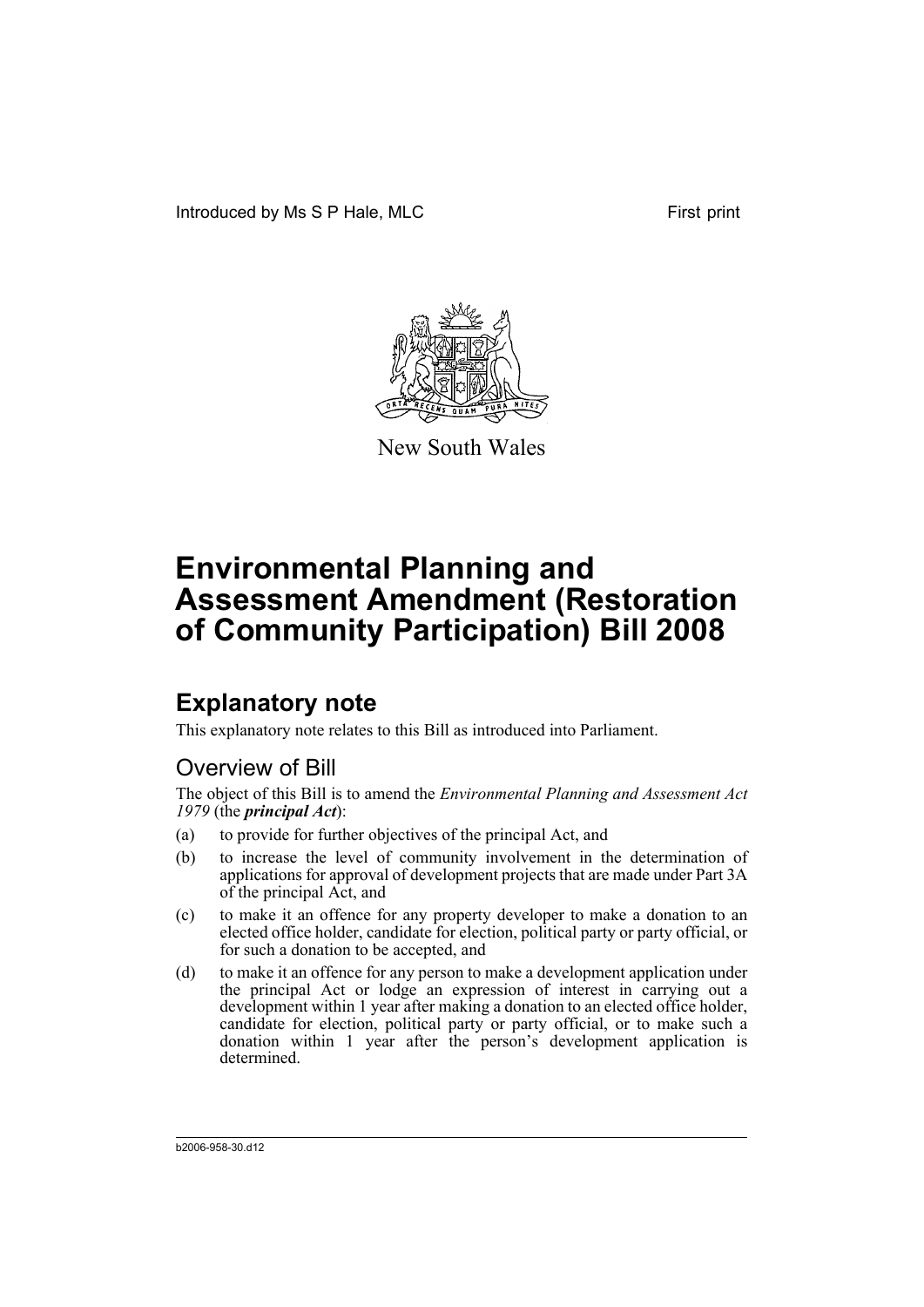Explanatory note

### Outline of provisions

**Clause 1** sets out the name (also called the short title) of the proposed Act.

**Clause 2** provides for the commencement of the proposed Act on the date of assent to the proposed Act.

**Clause 3** is a formal provision that gives effect to the amendments to the *Environmental Planning and Assessment Act 1979* set out in Schedule 1.

**Clause 4** provides for the repeal of the proposed Act after all the amendments made by the proposed Act have commenced. Once the amendments have commenced the proposed Act will be spent and section 30 of the *Interpretation Act 1987* provides that the repeal of an amending Act does not affect the amendments made by that Act.

## **Schedule 1 Amendments**

**Schedule 1 [1]** extends the objects of the principal Act. The new objects are:

- (a) to encourage the reduction of greenhouse gas emissions and mitigation of the effects of climate change, and
- (b) to encourage the protection and enhancement of the health and wellbeing of the community.

**Schedule 1 [2]** makes it mandatory for the Minister to publish guidelines with respect to the environmental assessment requirements for approving projects under Part 3A of the principal Act.

**Schedule 1 [3]** makes it mandatory, for the purpose of the environmental assessment requirements under Part 3A of the principal Act, for the proponent of a project to prepare an environmental assessment of the project.

**Schedule 1 [4] and [6]** require public submissions regarding an environmental assessment of a project under Part 3A of the principal Act to be published on the website of the Department, provided to the proponent of the project and included in the Director-General's report to the Minister on the project.

**Schedule 1 [5]** allows the Director-General to edit a submission before providing it to a person, or publishing it, for the purpose of ensuring the privacy of the person who made it, or for certain other purposes.

**Schedule 1 [7]** extends the circumstances in which an objector to a project can appeal against a determination of the Minister to give approval to a project under Part 3A of the principal Act.

**Schedule 1 [8]** makes it an offence for a property developer to make or offer to make (including through another person) a donation to a member of Parliament, an elected member of a local council, a candidate for election, a political party or party official. It will also be an offence to accept or solicit such a donation. A *property developer* includes any person who has made a development application under the principal Act (or an application for approval under Part  $3A$ ) that is undetermined.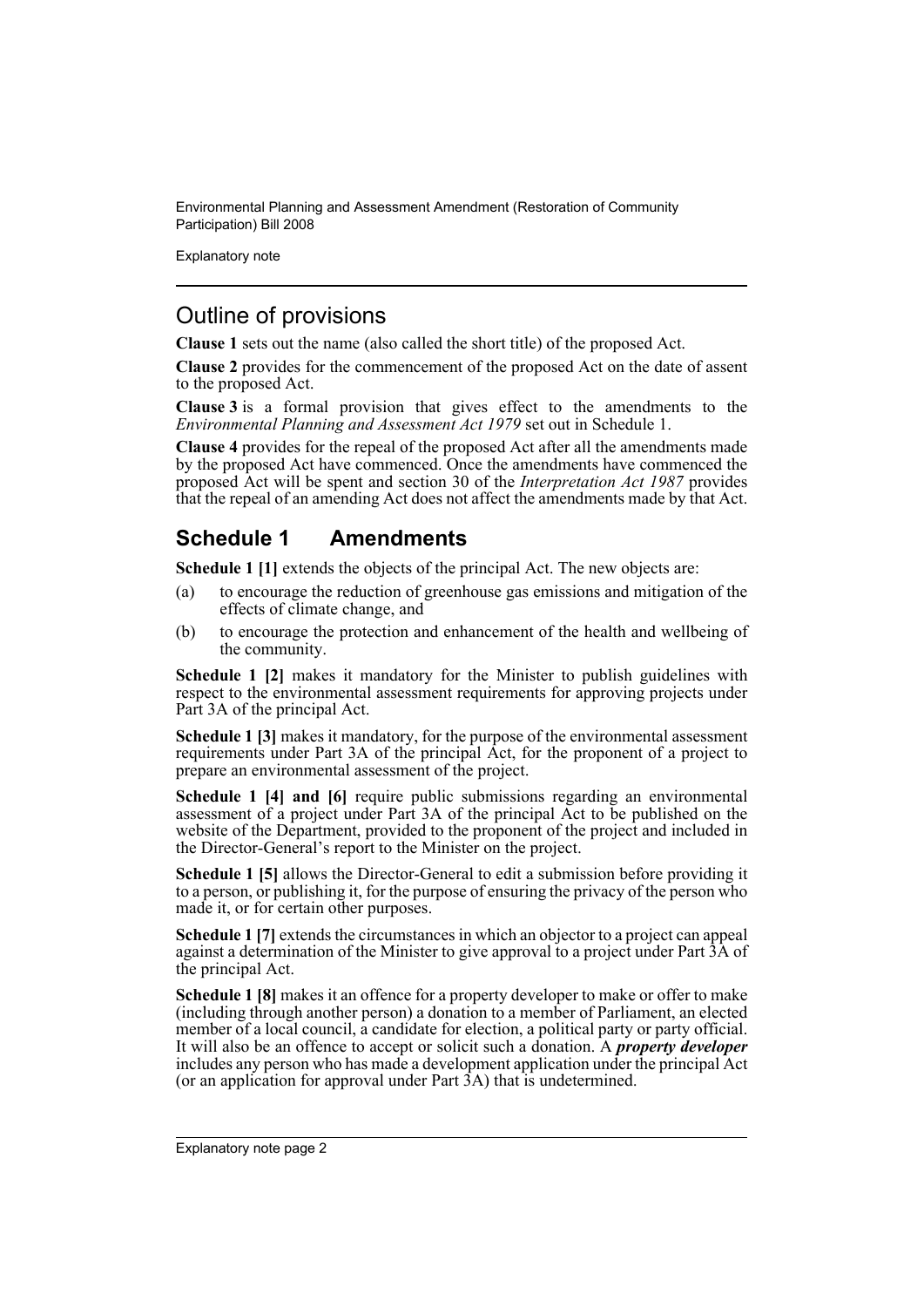Explanatory note

It will also be an offence for any person (whether or not a property developer) to make a development application under the principal Act (including under Part 3A), or to lodge an expression of interest in carrying out a development, within 1 year after making a donation to a member of Parliament, an elected member of a local council, a candidate for election, political party or party official, or to make such a donation within 1 year after the person's development application is determined.

The new offences will not prevent donations by home renovators.

**Schedule 1 [9]** provides for savings and transitional matters.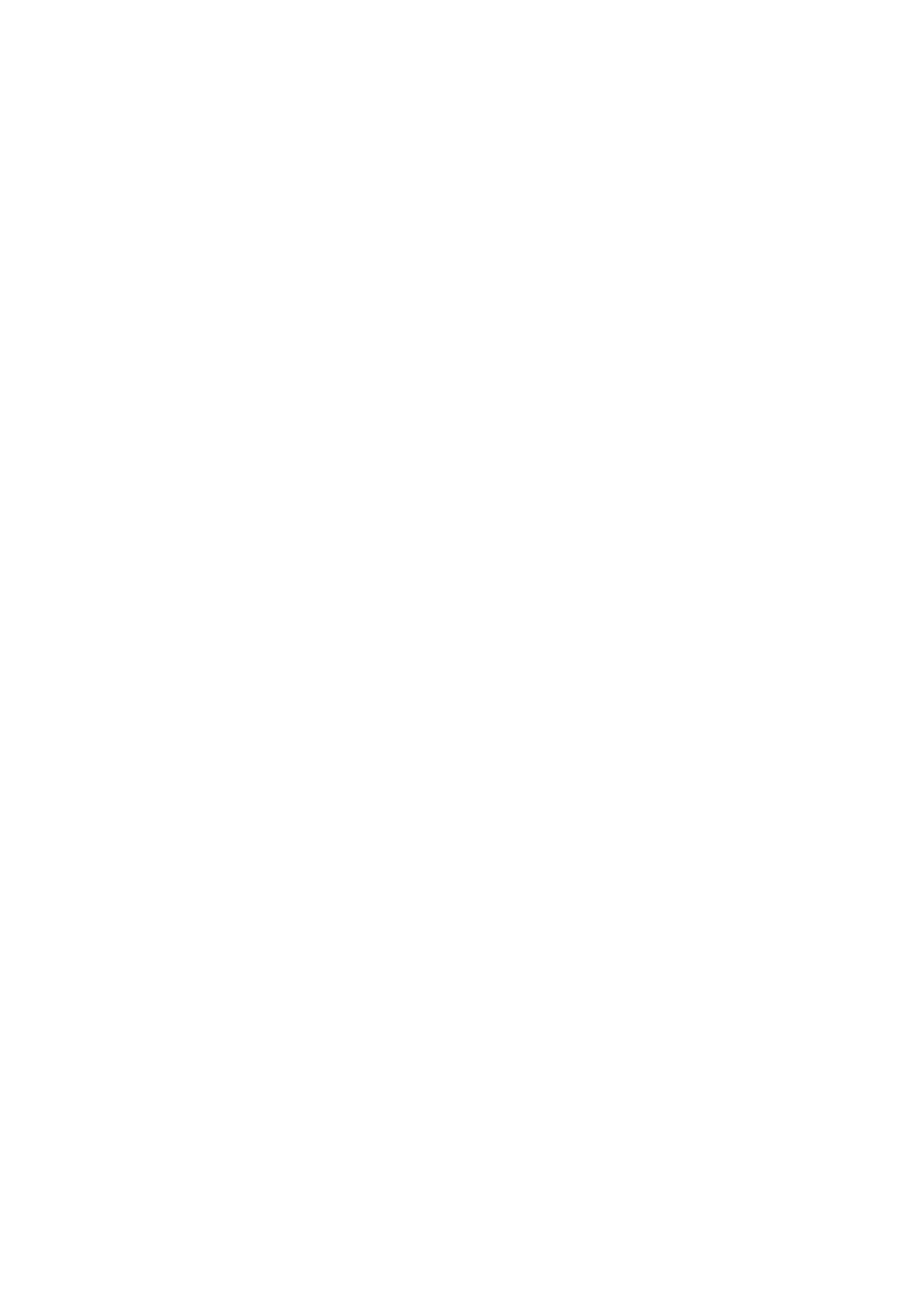Introduced by Ms S P Hale, MLC First print



New South Wales

# **Environmental Planning and Assessment Amendment (Restoration of Community Participation) Bill 2008**

## **Contents**

|   |                                                                       | Page |
|---|-----------------------------------------------------------------------|------|
|   | Name of Act                                                           |      |
|   | Commencement                                                          | 2.   |
|   | Amendment of Environmental Planning and Assessment<br>Act 1979 No 203 |      |
| 4 | Repeal of Act                                                         | 2    |
|   | Schedule 1 Amendments                                                 | 3    |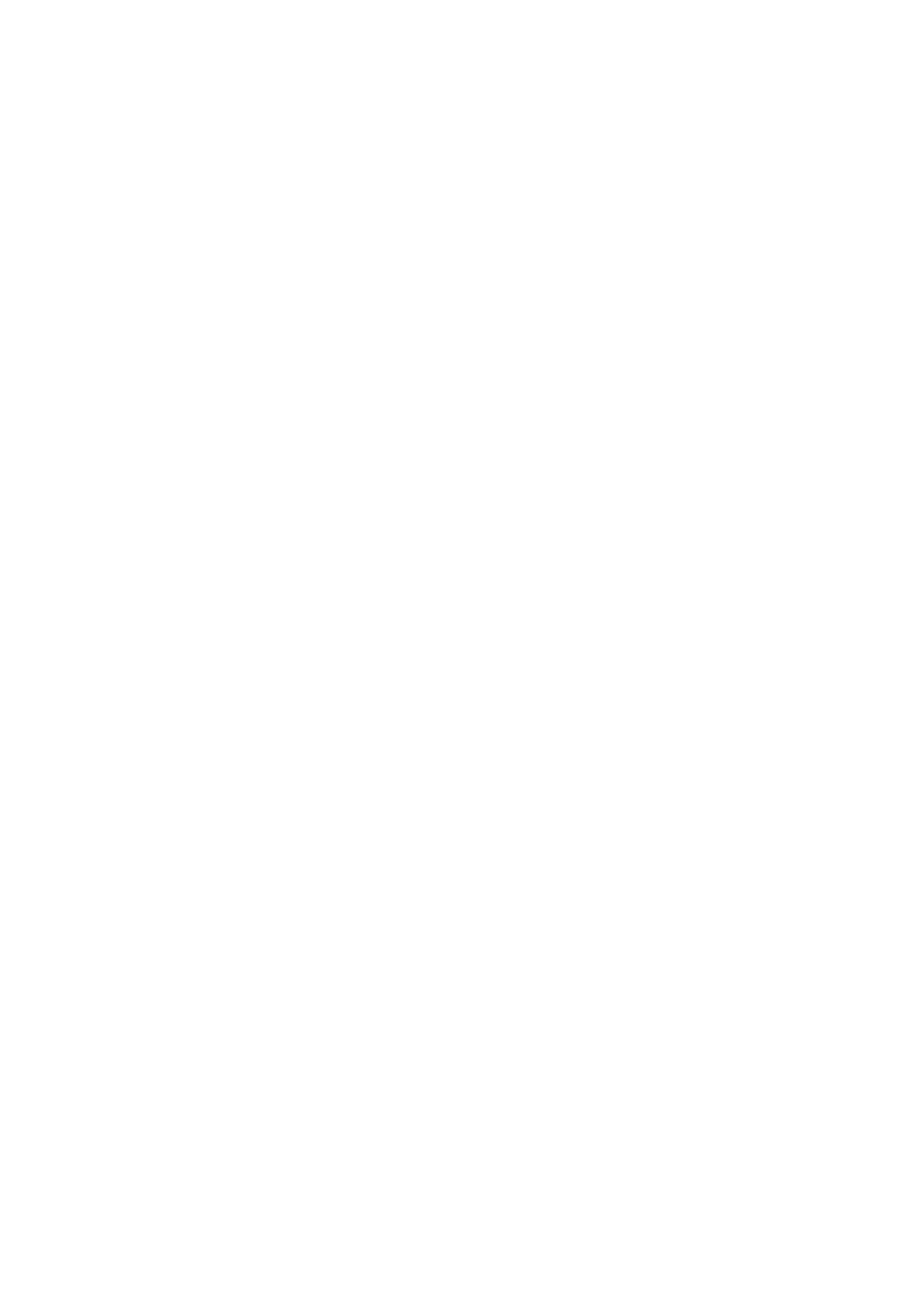

New South Wales

# **Environmental Planning and Assessment Amendment (Restoration of Community Participation) Bill 2008**

No , 2008

#### **A Bill for**

An Act to amend the *Environmental Planning and Assessment Act 1979* to restore a measure of community and Council control over planning decisions, to increase accountability, to improve definitions, and for other purposes.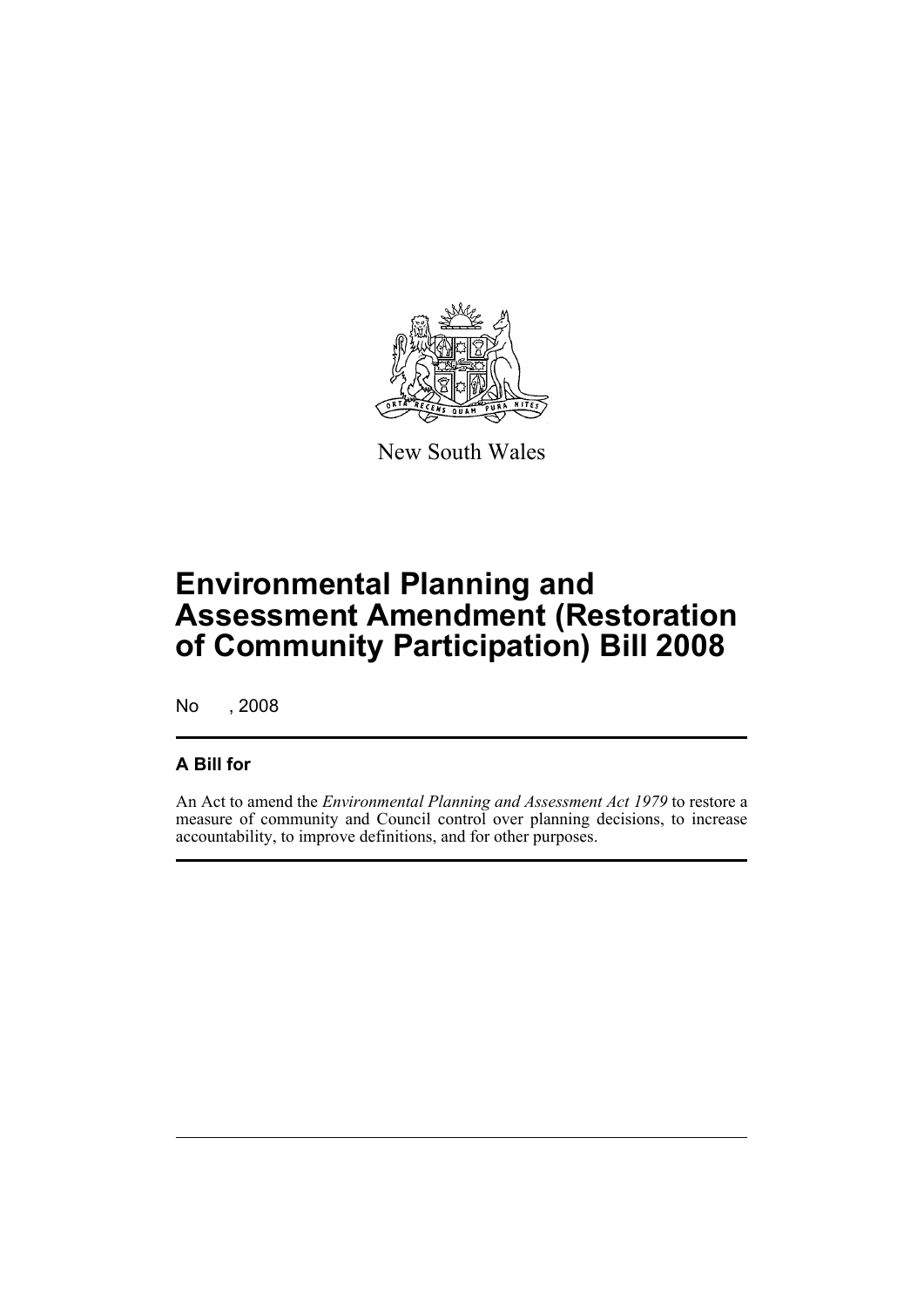<span id="page-7-3"></span><span id="page-7-2"></span><span id="page-7-1"></span><span id="page-7-0"></span>

|              |               | The Legislature of New South Wales enacts:                                                                                                                | 1                   |
|--------------|---------------|-----------------------------------------------------------------------------------------------------------------------------------------------------------|---------------------|
| 1            |               | Name of Act                                                                                                                                               | 2                   |
|              |               | This Act is the <i>Environmental Planning and Assessment Amendment</i><br>(Restoration of Community Participation) Act 2008.                              | 3<br>$\overline{4}$ |
| $\mathbf{2}$ |               | <b>Commencement</b>                                                                                                                                       | 5                   |
|              |               | This Act commences on the date of assent to this Act.                                                                                                     | 6                   |
| 3            | <b>No 203</b> | <b>Amendment of Environmental Planning and Assessment Act 1979</b>                                                                                        | $\overline{7}$<br>8 |
|              |               | The <i>Environmental Planning and Assessment Act 1979</i> is amended as<br>set out in Schedule 1.                                                         | 9<br>10             |
| 4            |               | <b>Repeal of Act</b>                                                                                                                                      | 11                  |
|              | (1)           | This Act is repealed on the day following the day on which this Act<br>commences.                                                                         | 12<br>13            |
|              | (2)           | The repeal of this Act does not, because of the operation of section 30<br>of the <i>Interpretation Act 1987</i> , affect any amendment made by this Act. | 14<br>15            |
|              |               |                                                                                                                                                           |                     |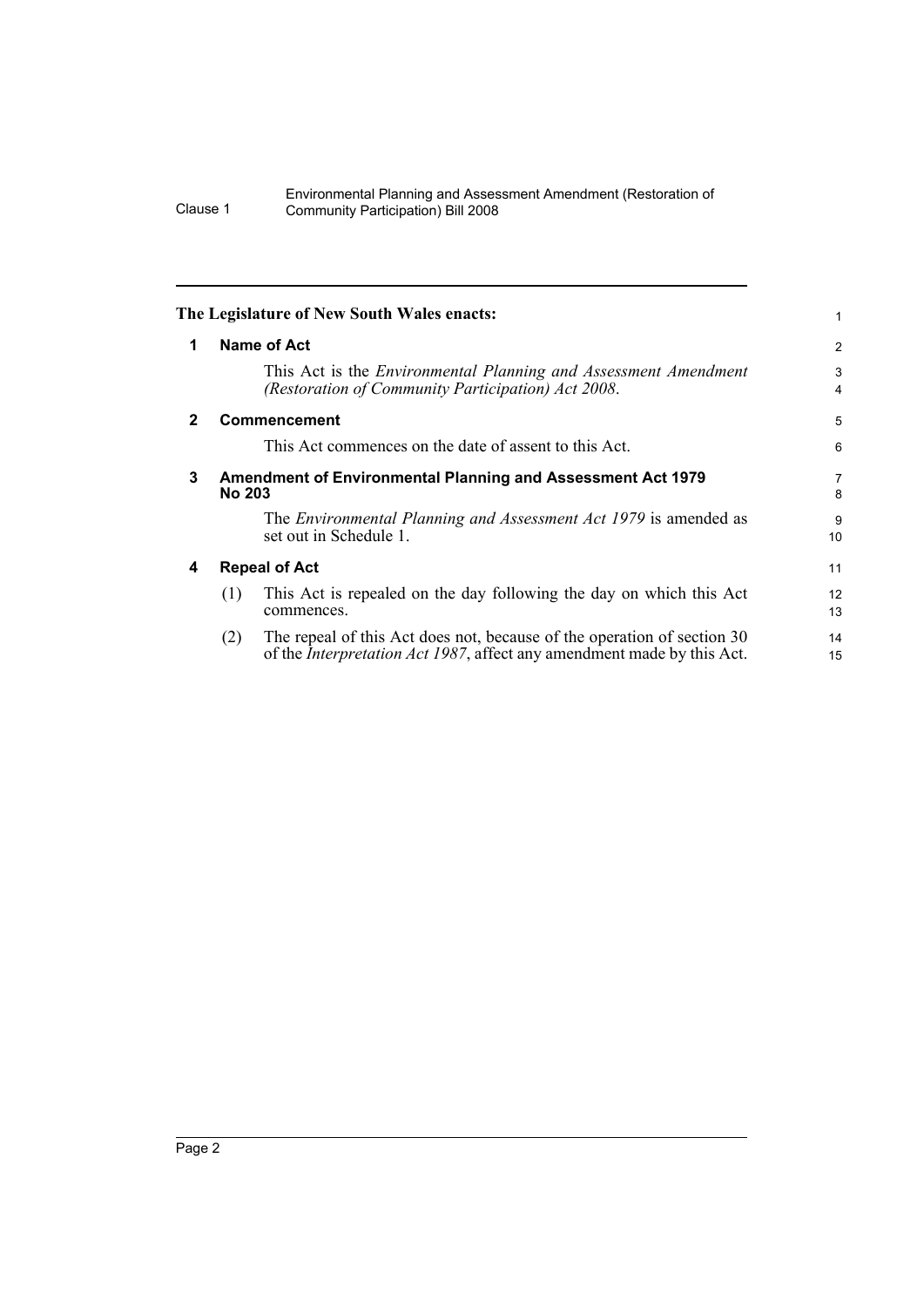Amendments Schedule 1

(Section 3)

1

2

## <span id="page-8-0"></span>**Schedule 1 Amendments**

| [1]   | <b>Section 5 Objects</b>                                                                                                                                                                                                |      |                                                                                                                                                                               | 3                   |
|-------|-------------------------------------------------------------------------------------------------------------------------------------------------------------------------------------------------------------------------|------|-------------------------------------------------------------------------------------------------------------------------------------------------------------------------------|---------------------|
|       | Insert after section $5$ (a) (viii):                                                                                                                                                                                    |      |                                                                                                                                                                               |                     |
|       |                                                                                                                                                                                                                         | (ix) | the reduction of greenhouse gas emissions and<br>mitigation of the effects of climate change, and                                                                             | 5<br>6              |
|       |                                                                                                                                                                                                                         | (x)  | the protection and enhancement of the health and<br>wellbeing of the community, and                                                                                           | $\overline{7}$<br>8 |
| $[2]$ | Section 75F Environmental assessment requirements for approval                                                                                                                                                          |      |                                                                                                                                                                               |                     |
|       | Omit "may" from section 75F (1). Insert instead "must".                                                                                                                                                                 |      |                                                                                                                                                                               |                     |
| $[3]$ | Section 75F (5)                                                                                                                                                                                                         |      |                                                                                                                                                                               |                     |
|       | Omit "may". Insert instead "must".                                                                                                                                                                                      |      |                                                                                                                                                                               |                     |
| [4]   | Section 75H Environmental assessment and public consultation                                                                                                                                                            |      |                                                                                                                                                                               |                     |
|       | Omit "provide copies of submissions received by the Director-General or a<br>report of the issues raised in those submissions" from section 75H (5).                                                                    |      |                                                                                                                                                                               |                     |
|       | Insert instead "publish copies of submissions received by the Director-General<br>on a website maintained by the Department within one week of receiving those<br>submissions and provide a copy of those submissions". |      |                                                                                                                                                                               | 16<br>17<br>18      |
| [5]   | Section 75H (5A)                                                                                                                                                                                                        |      |                                                                                                                                                                               | 19                  |
|       | Insert after section $75H(5)$ :                                                                                                                                                                                         |      |                                                                                                                                                                               | 20                  |
|       | (5A)                                                                                                                                                                                                                    |      | Before providing a copy of, or publishing, a submission, the<br>Director-General may remove any material from the submission<br>that, in the opinion of the Director-General: | 21<br>22<br>23      |
|       |                                                                                                                                                                                                                         | (a)  | identifies the person who made the submission, or                                                                                                                             | 24                  |
|       |                                                                                                                                                                                                                         | (b)  | is of a defamatory or offensive nature, or the disclosure of<br>which would contravene any law.                                                                               | 25<br>26            |
| [6]   |                                                                                                                                                                                                                         |      | Section 75I Director-General's environmental assessment report                                                                                                                | 27                  |
|       |                                                                                                                                                                                                                         |      | Insert ", any submission received from any person about the assessment under<br>section 75H" after "environmental assessment" in section 75I (2) (a).                         | 28<br>29            |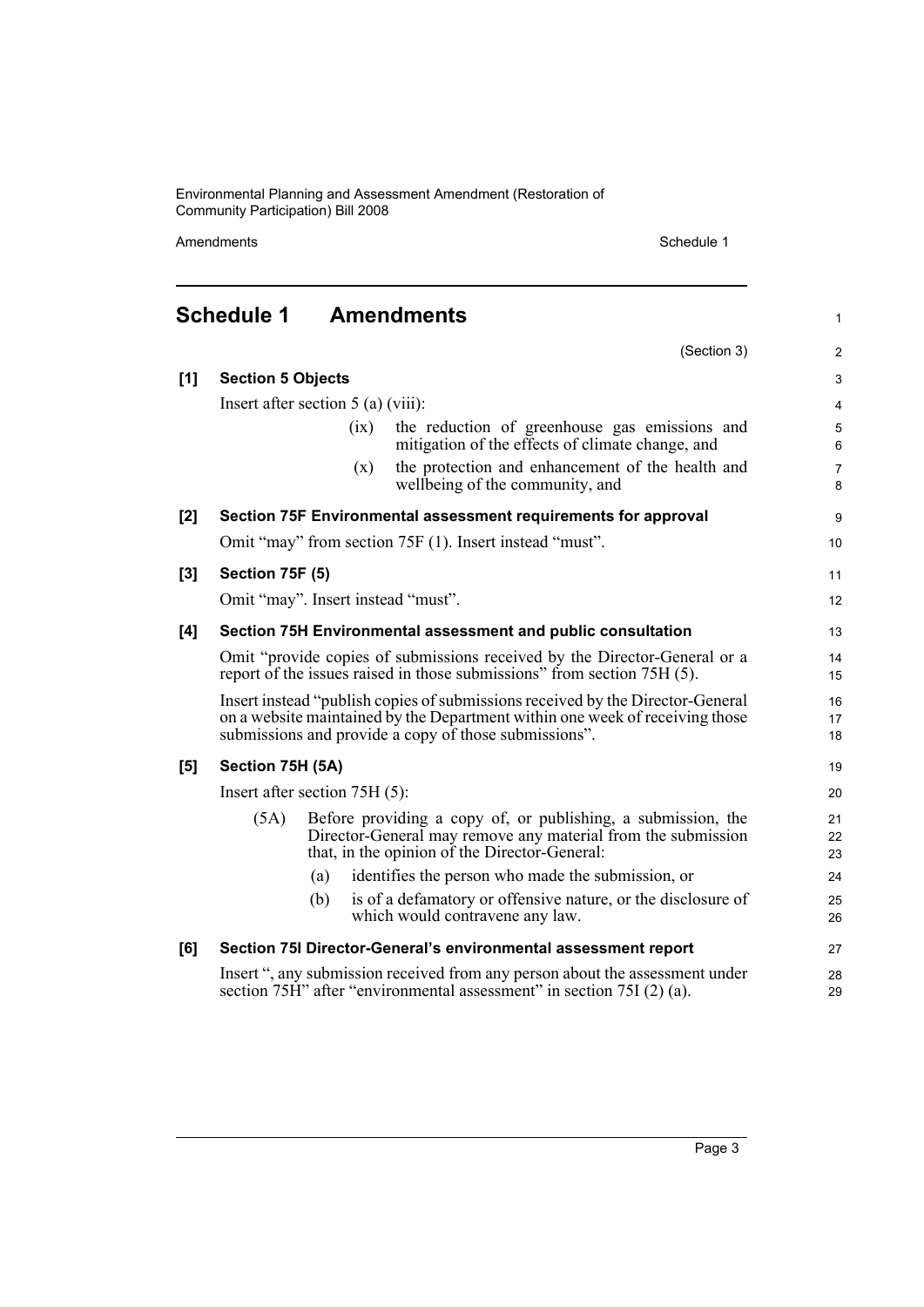Schedule 1 Amendments

| [7] |                                                                                                                                                    |                                             | Section 75L Appeals by an objector                                                                                                                                                                                                                                                                 | 1                          |  |
|-----|----------------------------------------------------------------------------------------------------------------------------------------------------|---------------------------------------------|----------------------------------------------------------------------------------------------------------------------------------------------------------------------------------------------------------------------------------------------------------------------------------------------------|----------------------------|--|
|     |                                                                                                                                                    |                                             | Omit section 75L (1). Insert instead:                                                                                                                                                                                                                                                              | $\overline{c}$             |  |
|     |                                                                                                                                                    | (1)                                         | This section applies to a project if the project would, but for this<br>Part, be development to which the provisions of Part 4 would<br>apply.                                                                                                                                                     | 3<br>4<br>5                |  |
| [8] |                                                                                                                                                    | <b>Section 148A</b>                         |                                                                                                                                                                                                                                                                                                    | 6                          |  |
|     |                                                                                                                                                    | Insert after section 148:                   |                                                                                                                                                                                                                                                                                                    |                            |  |
|     |                                                                                                                                                    |                                             |                                                                                                                                                                                                                                                                                                    | $\overline{7}$<br>8        |  |
|     | 148A                                                                                                                                               | Donations by property developers and others |                                                                                                                                                                                                                                                                                                    |                            |  |
|     |                                                                                                                                                    | (1)                                         | A property developer who:                                                                                                                                                                                                                                                                          | 9                          |  |
|     |                                                                                                                                                    |                                             | makes, or offers to make, a donation to a politician,<br>(a)<br>political party or party official, or                                                                                                                                                                                              | 10<br>11                   |  |
|     |                                                                                                                                                    |                                             | solicits another person to make, or to offer to make, a<br>(b)<br>donation to a politician, political party or party official on<br>the property developer's behalf,                                                                                                                               | 12<br>13<br>14             |  |
|     |                                                                                                                                                    |                                             | is guilty of an offence.                                                                                                                                                                                                                                                                           | 15                         |  |
|     | A politician, political party or party official who accepts or<br>(2)<br>solicits a donation from a property developer is guilty of an<br>offence. |                                             |                                                                                                                                                                                                                                                                                                    | 16<br>17<br>18             |  |
|     |                                                                                                                                                    | (3)                                         | A person (whether or not a property developer) who makes a<br>development application or submits an expression of interest to<br>the Minister, or to a consent authority, within 1 year after making<br>a donation to a politician, political party or party official, is guilty<br>of an offence. | 19<br>20<br>21<br>22<br>23 |  |
|     |                                                                                                                                                    | (4)                                         | A person (whether or not a property developer) who makes a<br>donation to a politician, political party or party official within<br>1 year after a development application made by the person is<br>determined under this Act, is guilty of an offence.                                            | 24<br>25<br>26<br>27       |  |
|     |                                                                                                                                                    | (5)                                         | For the purposes of this section, a <i>property developer</i> means a<br>person or body that, at the time of making, offering, soliciting<br>another person to make or being solicited to make a donation:                                                                                         | 28<br>29<br>30             |  |
|     |                                                                                                                                                    |                                             | is involved in property development, or<br>(a)                                                                                                                                                                                                                                                     | 31                         |  |
|     |                                                                                                                                                    |                                             | (b)<br>is associated with property development (because the<br>person or body provides financial, legal, construction or<br>other related services to a person or body involved in<br>property development), or                                                                                    | 32<br>33<br>34<br>35       |  |
|     |                                                                                                                                                    |                                             | has made a development application to the Minister or to a<br>(c)<br>consent authority that has not been determined,                                                                                                                                                                               | 36<br>37                   |  |
|     |                                                                                                                                                    |                                             | but does not include a home renovator.                                                                                                                                                                                                                                                             | 38                         |  |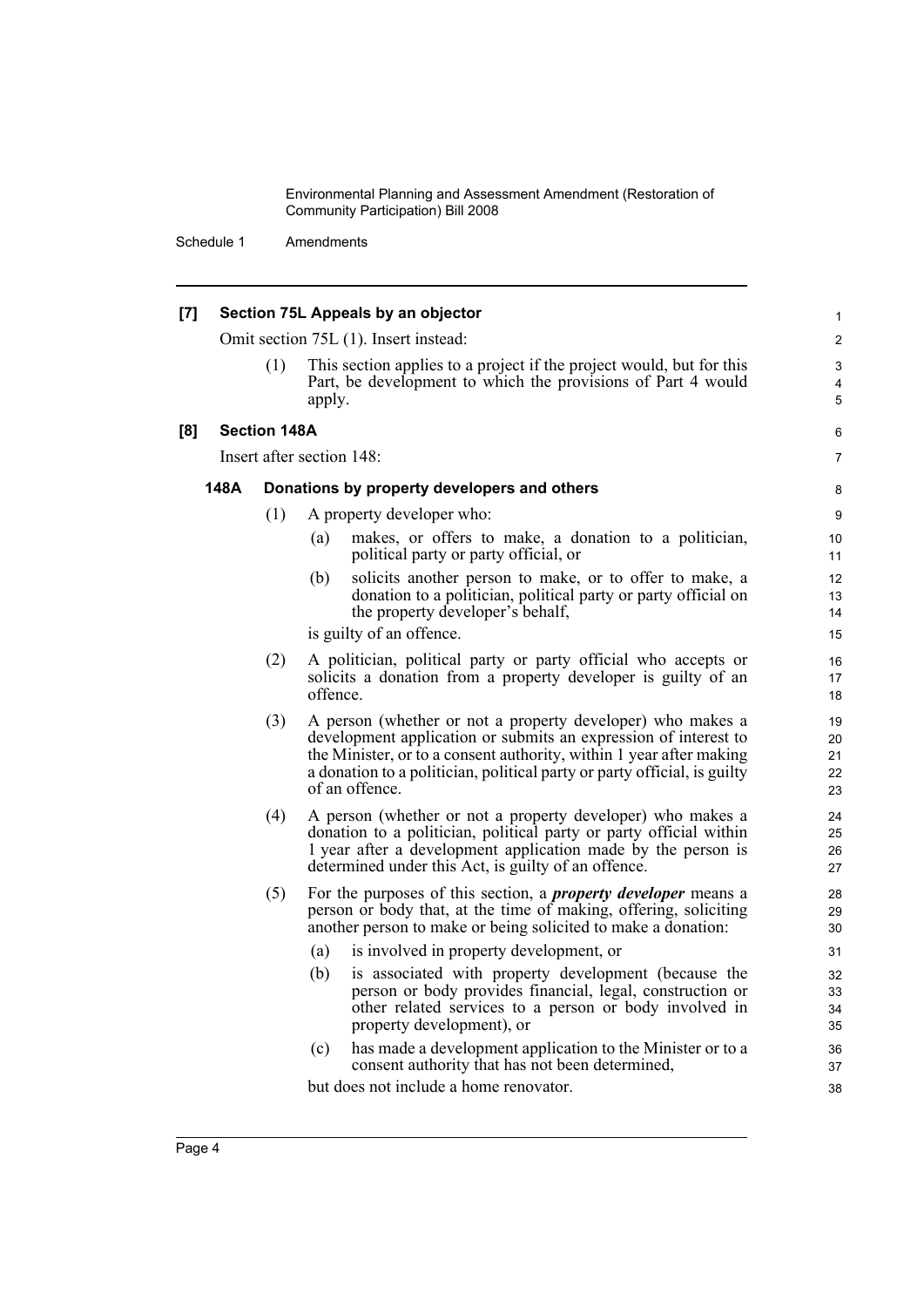#### Amendments Schedule 1

| (6)                                                                           | This section applies irrespective of the purpose of the donation.                        | 1                                                                                                                                                                                                                                                                                                                                                                                                                                                                                                                                                                                                                                                                                                                                                                                                                                                                                                                                                         |  |
|-------------------------------------------------------------------------------|------------------------------------------------------------------------------------------|-----------------------------------------------------------------------------------------------------------------------------------------------------------------------------------------------------------------------------------------------------------------------------------------------------------------------------------------------------------------------------------------------------------------------------------------------------------------------------------------------------------------------------------------------------------------------------------------------------------------------------------------------------------------------------------------------------------------------------------------------------------------------------------------------------------------------------------------------------------------------------------------------------------------------------------------------------------|--|
| (7)                                                                           | In this section:                                                                         | 2                                                                                                                                                                                                                                                                                                                                                                                                                                                                                                                                                                                                                                                                                                                                                                                                                                                                                                                                                         |  |
|                                                                               | <i>development application</i> includes an application for approval of                   | 3                                                                                                                                                                                                                                                                                                                                                                                                                                                                                                                                                                                                                                                                                                                                                                                                                                                                                                                                                         |  |
|                                                                               |                                                                                          | $\overline{4}$                                                                                                                                                                                                                                                                                                                                                                                                                                                                                                                                                                                                                                                                                                                                                                                                                                                                                                                                            |  |
|                                                                               |                                                                                          | 5<br>6                                                                                                                                                                                                                                                                                                                                                                                                                                                                                                                                                                                                                                                                                                                                                                                                                                                                                                                                                    |  |
|                                                                               | <i>donation</i> includes money, property or any other benefit.                           | $\overline{7}$                                                                                                                                                                                                                                                                                                                                                                                                                                                                                                                                                                                                                                                                                                                                                                                                                                                                                                                                            |  |
|                                                                               | expression of interest means an expression of interest in carrying<br>out a development. | 8<br>$\boldsymbol{9}$                                                                                                                                                                                                                                                                                                                                                                                                                                                                                                                                                                                                                                                                                                                                                                                                                                                                                                                                     |  |
|                                                                               | <b>home renovator</b> means an individual whose sole involvement                         | 10                                                                                                                                                                                                                                                                                                                                                                                                                                                                                                                                                                                                                                                                                                                                                                                                                                                                                                                                                        |  |
|                                                                               | extensions to the person's place of residence.                                           | 11<br>12                                                                                                                                                                                                                                                                                                                                                                                                                                                                                                                                                                                                                                                                                                                                                                                                                                                                                                                                                  |  |
|                                                                               | <i>party official</i> means a person who holds an office in a political<br>party.        | 13<br>14                                                                                                                                                                                                                                                                                                                                                                                                                                                                                                                                                                                                                                                                                                                                                                                                                                                                                                                                                  |  |
|                                                                               | <i>political party</i> means a party that is officially registered for the               | 15                                                                                                                                                                                                                                                                                                                                                                                                                                                                                                                                                                                                                                                                                                                                                                                                                                                                                                                                                        |  |
|                                                                               |                                                                                          | 16                                                                                                                                                                                                                                                                                                                                                                                                                                                                                                                                                                                                                                                                                                                                                                                                                                                                                                                                                        |  |
|                                                                               |                                                                                          | 17                                                                                                                                                                                                                                                                                                                                                                                                                                                                                                                                                                                                                                                                                                                                                                                                                                                                                                                                                        |  |
|                                                                               |                                                                                          | 18                                                                                                                                                                                                                                                                                                                                                                                                                                                                                                                                                                                                                                                                                                                                                                                                                                                                                                                                                        |  |
|                                                                               |                                                                                          | 19                                                                                                                                                                                                                                                                                                                                                                                                                                                                                                                                                                                                                                                                                                                                                                                                                                                                                                                                                        |  |
|                                                                               |                                                                                          | 20                                                                                                                                                                                                                                                                                                                                                                                                                                                                                                                                                                                                                                                                                                                                                                                                                                                                                                                                                        |  |
|                                                                               |                                                                                          | 21                                                                                                                                                                                                                                                                                                                                                                                                                                                                                                                                                                                                                                                                                                                                                                                                                                                                                                                                                        |  |
| Insert at the end of the Schedule (with appropriate Part and clause numbers): |                                                                                          |                                                                                                                                                                                                                                                                                                                                                                                                                                                                                                                                                                                                                                                                                                                                                                                                                                                                                                                                                           |  |
| <b>Part</b>                                                                   | <b>Environmental Planning and Assessment</b>                                             | 23                                                                                                                                                                                                                                                                                                                                                                                                                                                                                                                                                                                                                                                                                                                                                                                                                                                                                                                                                        |  |
|                                                                               |                                                                                          | 24                                                                                                                                                                                                                                                                                                                                                                                                                                                                                                                                                                                                                                                                                                                                                                                                                                                                                                                                                        |  |
|                                                                               |                                                                                          | 25                                                                                                                                                                                                                                                                                                                                                                                                                                                                                                                                                                                                                                                                                                                                                                                                                                                                                                                                                        |  |
| <b>Application of amendments</b>                                              |                                                                                          |                                                                                                                                                                                                                                                                                                                                                                                                                                                                                                                                                                                                                                                                                                                                                                                                                                                                                                                                                           |  |
| (1)                                                                           | The amendment to section 75F (5) made by the <i>Environmental</i>                        | 27                                                                                                                                                                                                                                                                                                                                                                                                                                                                                                                                                                                                                                                                                                                                                                                                                                                                                                                                                        |  |
|                                                                               | οf                                                                                       | 28                                                                                                                                                                                                                                                                                                                                                                                                                                                                                                                                                                                                                                                                                                                                                                                                                                                                                                                                                        |  |
|                                                                               |                                                                                          | 29<br>30                                                                                                                                                                                                                                                                                                                                                                                                                                                                                                                                                                                                                                                                                                                                                                                                                                                                                                                                                  |  |
|                                                                               | before the commencement of the amendment.                                                | 31                                                                                                                                                                                                                                                                                                                                                                                                                                                                                                                                                                                                                                                                                                                                                                                                                                                                                                                                                        |  |
| (2)                                                                           | The amendments to sections 75H, 75I and 75L made by the                                  | 32                                                                                                                                                                                                                                                                                                                                                                                                                                                                                                                                                                                                                                                                                                                                                                                                                                                                                                                                                        |  |
|                                                                               |                                                                                          | 33<br>34                                                                                                                                                                                                                                                                                                                                                                                                                                                                                                                                                                                                                                                                                                                                                                                                                                                                                                                                                  |  |
|                                                                               | relation to submissions received under section 75H on or after the                       | 35                                                                                                                                                                                                                                                                                                                                                                                                                                                                                                                                                                                                                                                                                                                                                                                                                                                                                                                                                        |  |
|                                                                               | commencement of the amendments.                                                          | 36                                                                                                                                                                                                                                                                                                                                                                                                                                                                                                                                                                                                                                                                                                                                                                                                                                                                                                                                                        |  |
|                                                                               |                                                                                          | a project under Part 3A, but does not include an application made<br>by a home renovator in connection with renovations or<br>extensions to his or her place of residence.<br>with property development is the undertaking of renovations or<br>purposes of elections to a Parliament or a local council.<br><i>politician</i> means:<br>a member of Parliament, or<br>(a)<br>an elected member of a local council, or<br>(b)<br>a candidate for election to Parliament or a local council.<br>(c)<br>Schedule 6 Savings, transitional and other provisions<br><b>Amendment (Restoration of Community</b><br><b>Participation) Act 2008</b><br>and Assessment Amendment (Restoration<br>Planning<br>Community Participation) Act 2008 does not affect any<br>environmental assessment requirements notified to a proponent<br>Planning and<br>Assessment<br>Amendment<br>Environmental<br>(Restoration of Community Participation) Act 2008 apply only in |  |